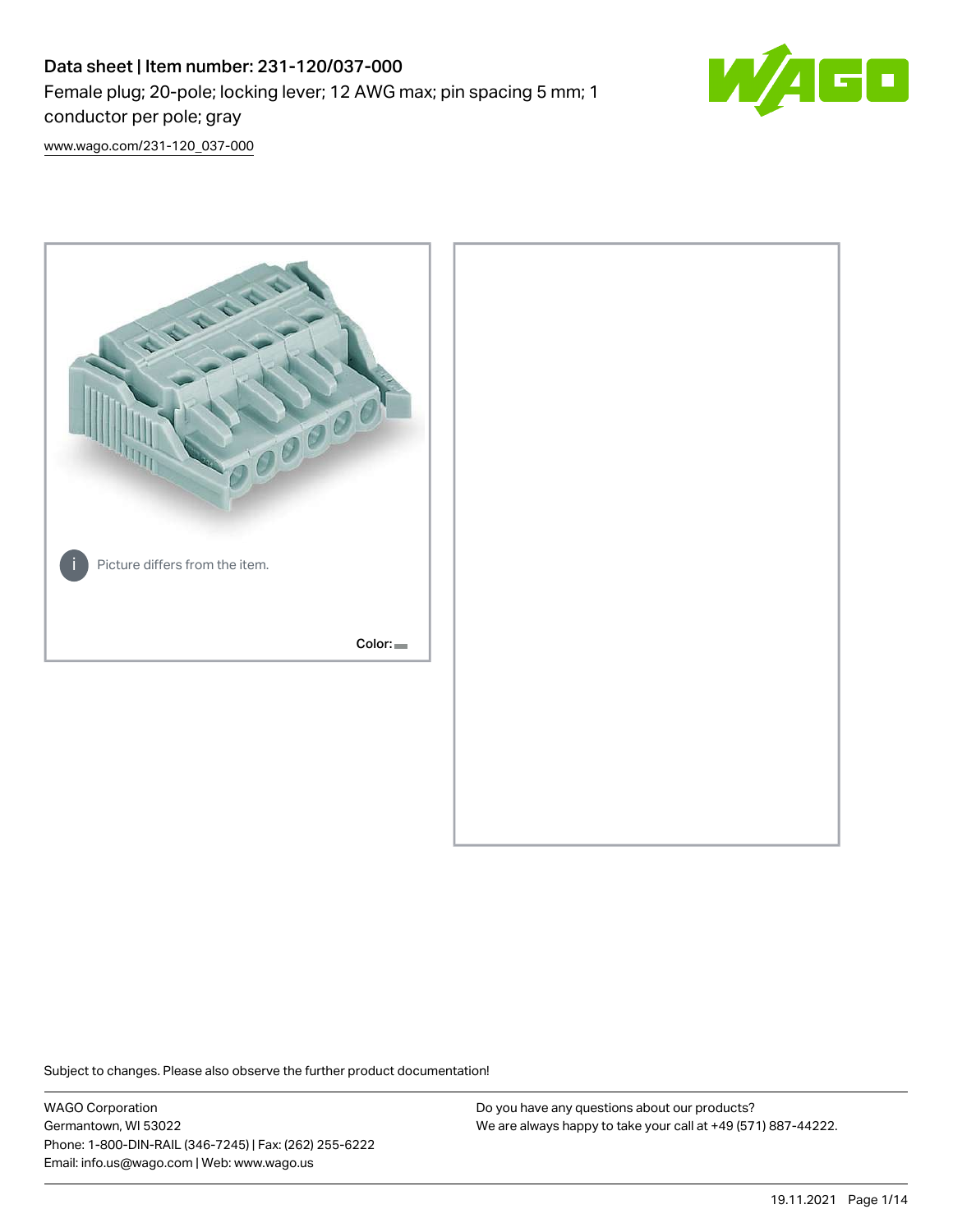

Dimensions in mm

L = pole no. x pin spacing

2- to 3-pole female connectors – one latch only

#### Item description

- **Universal connection for all conductor types**
- Easy cable pre-assembly and on-unit wiring via vertical and horizontal CAGE CLAMP<sup>®</sup> actuation  $\blacksquare$
- $\blacksquare$ Integrated test ports
- $\blacksquare$ With coding fingers

Subject to changes. Please also observe the further product documentation! Data

WAGO Corporation Germantown, WI 53022 Phone: 1-800-DIN-RAIL (346-7245) | Fax: (262) 255-6222 Email: info.us@wago.com | Web: www.wago.us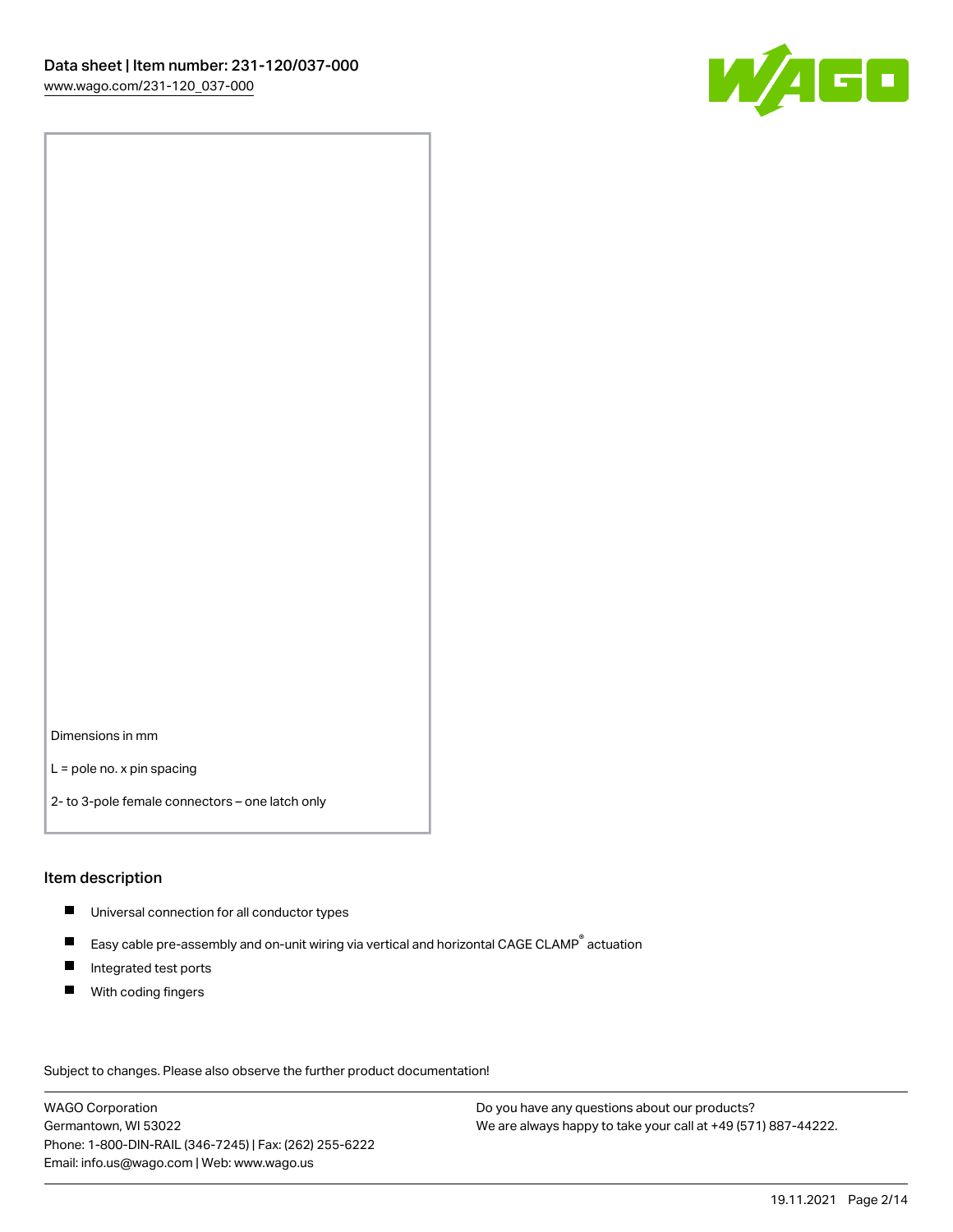

## Data Notes

| Safety information 1 | The MCS-MULTI CONNECTION SYSTEM includes connectors<br>without breaking capacity in accordance with DIN EN 61984. When<br>used as intended, these connectors must not be connected<br>/disconnected when live or under load. The circuit design should<br>ensure header pins, which can be touched, are not live when<br>unmated. |
|----------------------|-----------------------------------------------------------------------------------------------------------------------------------------------------------------------------------------------------------------------------------------------------------------------------------------------------------------------------------|
| Variants:            | Gold-plated or partially gold-plated contact surfaces<br>Other versions (or variants) can be requested from WAGO Sales or<br>configured at https://configurator.wago.com/                                                                                                                                                         |

## Electrical data

## IEC Approvals

| Ratings per                 | IEC/EN 60664-1                                                        |
|-----------------------------|-----------------------------------------------------------------------|
| Rated voltage (III / 3)     | 320 V                                                                 |
| Rated surge voltage (III/3) | 4 <sub>k</sub> V                                                      |
| Rated voltage (III/2)       | 320 V                                                                 |
| Rated surge voltage (III/2) | 4 <sub>k</sub> V                                                      |
| Nominal voltage (II/2)      | 630 V                                                                 |
| Rated surge voltage (II/2)  | 4 <sub>k</sub> V                                                      |
| Rated current               | 16A                                                                   |
| Legend (ratings)            | $(III / 2)$ $\triangle$ Overvoltage category III / Pollution degree 2 |

## UL Approvals

| Approvals per                  | UL 1059 |
|--------------------------------|---------|
| Rated voltage UL (Use Group B) | 300 V   |
| Rated current UL (Use Group B) | 15 A    |
| Rated voltage UL (Use Group D) | 300 V   |
| Rated current UL (Use Group D) | 10 A    |

## Ratings per UL

| Rated voltage UL 1977 | 600 V         |
|-----------------------|---------------|
| Rated current UL 1977 | $\sim$ $\sim$ |

## CSA Approvals

Approvals per CSA

Subject to changes. Please also observe the further product documentation!

| <b>WAGO Corporation</b>                                | Do you have any questions about our products?                 |
|--------------------------------------------------------|---------------------------------------------------------------|
| Germantown, WI 53022                                   | We are always happy to take your call at +49 (571) 887-44222. |
| Phone: 1-800-DIN-RAIL (346-7245)   Fax: (262) 255-6222 |                                                               |
| Email: info.us@wago.com   Web: www.wago.us             |                                                               |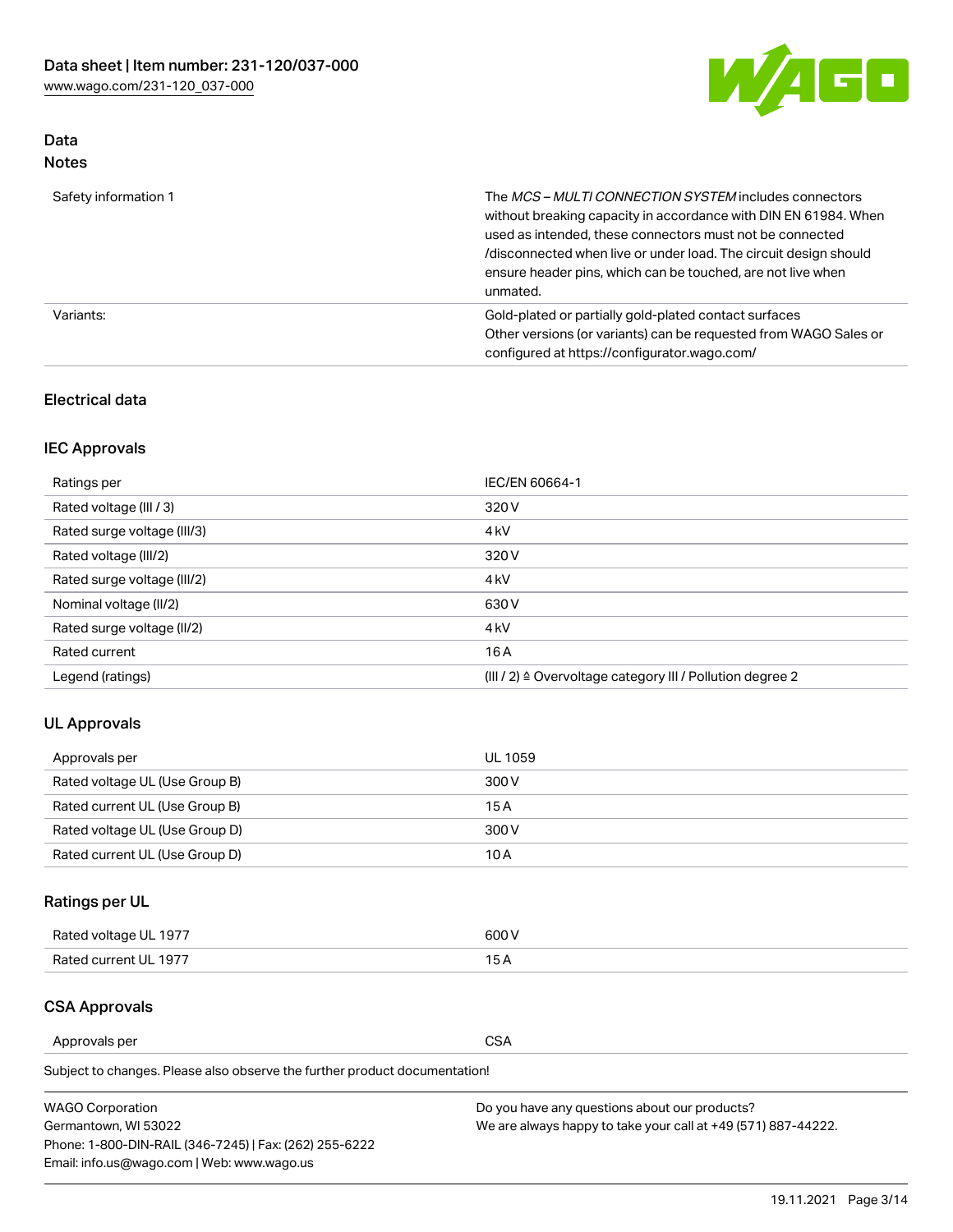[www.wago.com/231-120\\_037-000](http://www.wago.com/231-120_037-000)



| Rated voltage CSA (Use Group B) | 300 V |
|---------------------------------|-------|
| Rated current CSA (Use Group B) | 15 A  |
| Rated voltage CSA (Use Group D) | 300 V |
| Rated current CSA (Use Group D) | 10 A  |

### Connection data

| Total number of connection points | 20 |
|-----------------------------------|----|
| Total number of potentials        | 20 |
| Number of connection types        |    |
| Number of levels                  |    |

### Connection 1

| Operating tool<br>Actuation type<br>$0.082.5$ mm <sup>2</sup> / 28  12 AWG<br>Solid conductor<br>$0.082.5$ mm <sup>2</sup> / 28  12 AWG<br>Fine-stranded conductor<br>$0.251.5$ mm <sup>2</sup><br>Fine-stranded conductor; with insulated ferrule<br>$0.252.5$ mm <sup>2</sup><br>Fine-stranded conductor; with uninsulated ferrule<br>Strip length<br>$89$ mm $/$ 0.31  0.35 inch<br>Number of poles<br>20<br>0°<br>Conductor entry direction to mating direction | Connection technology | CAGE CLAMP <sup>®</sup> |
|---------------------------------------------------------------------------------------------------------------------------------------------------------------------------------------------------------------------------------------------------------------------------------------------------------------------------------------------------------------------------------------------------------------------------------------------------------------------|-----------------------|-------------------------|
|                                                                                                                                                                                                                                                                                                                                                                                                                                                                     |                       |                         |
|                                                                                                                                                                                                                                                                                                                                                                                                                                                                     |                       |                         |
|                                                                                                                                                                                                                                                                                                                                                                                                                                                                     |                       |                         |
|                                                                                                                                                                                                                                                                                                                                                                                                                                                                     |                       |                         |
|                                                                                                                                                                                                                                                                                                                                                                                                                                                                     |                       |                         |
|                                                                                                                                                                                                                                                                                                                                                                                                                                                                     |                       |                         |
|                                                                                                                                                                                                                                                                                                                                                                                                                                                                     |                       |                         |
|                                                                                                                                                                                                                                                                                                                                                                                                                                                                     |                       |                         |

## Physical data

| Pin spacing | 5 mm / 0.197 inch     |
|-------------|-----------------------|
| Width       | 116.6 mm / 4.591 inch |
| Height      | 14.3 mm / 0.563 inch  |
| Depth       | 29.6 mm / 1.165 inch  |

## Plug-in connection

| Contact type (pluggable connector) | Female connector/socket |
|------------------------------------|-------------------------|
| Connector (connection type)        | for conductor           |
| Mismating protection               | No                      |
| Locking of plug-in connection      | locking lever           |

## Material data

Color and the color of the color of the color of the color of the color of the color of the color of the color

Subject to changes. Please also observe the further product documentation! Material group I

| <b>WAGO Corporation</b>                                | Do you have any questions about our products?                 |
|--------------------------------------------------------|---------------------------------------------------------------|
| Germantown, WI 53022                                   | We are always happy to take your call at +49 (571) 887-44222. |
| Phone: 1-800-DIN-RAIL (346-7245)   Fax: (262) 255-6222 |                                                               |
| Email: info.us@wago.com   Web: www.wago.us             |                                                               |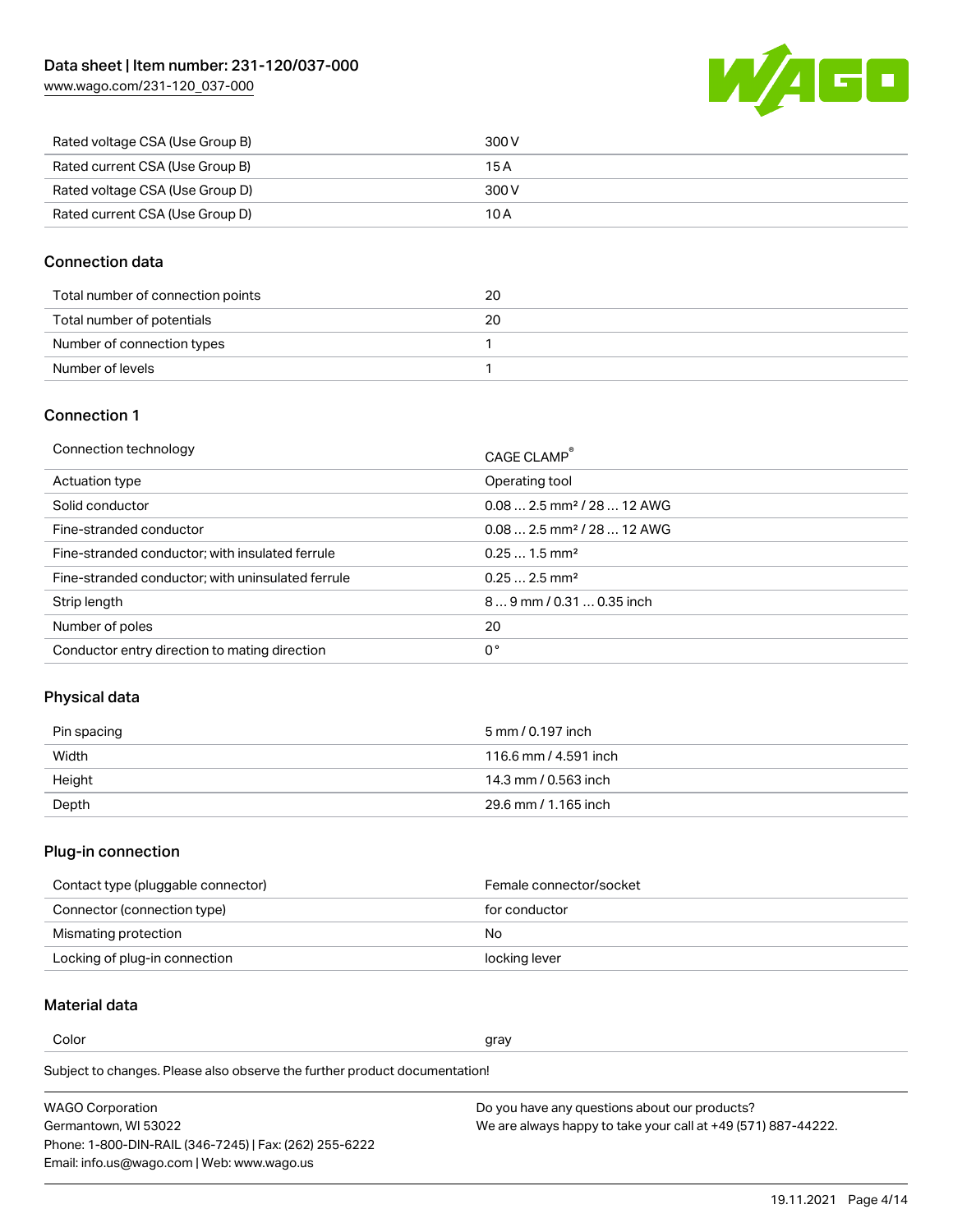[www.wago.com/231-120\\_037-000](http://www.wago.com/231-120_037-000)



| Material group              |                                   |
|-----------------------------|-----------------------------------|
| Insulation material         | Polyamide (PA66)                  |
| Flammability class per UL94 | V <sub>0</sub>                    |
| Clamping spring material    | Chrome nickel spring steel (CrNi) |
| Contact material            | Copper alloy                      |
| Contact plating             | tin-plated                        |
| Fire load                   | 0.531 MJ                          |
| Weight                      | 36.5g                             |
|                             |                                   |

#### Environmental requirements

| Limit temperature range | -60 … +85 ℃ |
|-------------------------|-------------|
|-------------------------|-------------|

## Commercial data

| Product Group         | 3 (Multi Conn. System) |
|-----------------------|------------------------|
| PU (SPU)              | 10 Stück               |
| Packaging type        | box                    |
| Country of origin     | DE                     |
| <b>GTIN</b>           | 4044918342896          |
| Customs tariff number | 8536694040             |

#### Approvals / Certificates

#### Country specific Approvals

| Logo | Approval                               | <b>Additional Approval Text</b> | Certificate<br>name |
|------|----------------------------------------|---------------------------------|---------------------|
|      | CВ<br>DEKRA Certification B.V.         | IEC 61984                       | NL-39756            |
|      | <b>CSA</b><br>DEKRA Certification B.V. | C <sub>22.2</sub>               | LR 18677-<br>25     |

#### Ship Approvals

| Logo                  | Approval                                  | <b>Additional Approval Text</b> | Certificate<br>name                |
|-----------------------|-------------------------------------------|---------------------------------|------------------------------------|
| ABS<br><b>COLLEGE</b> | <b>ABS</b><br>American Bureau of Shipping | $\overline{\phantom{0}}$        | $19 -$<br>HG1869876-<br><b>PDA</b> |
|                       | <b>BV</b>                                 | IEC 60998                       | 11915/D0                           |

Subject to changes. Please also observe the further product documentation!

| <b>WAGO Corporation</b>                                | Do you have any questions about our products?                 |
|--------------------------------------------------------|---------------------------------------------------------------|
| Germantown, WI 53022                                   | We are always happy to take your call at +49 (571) 887-44222. |
| Phone: 1-800-DIN-RAIL (346-7245)   Fax: (262) 255-6222 |                                                               |
| Email: info.us@wago.com   Web: www.wago.us             |                                                               |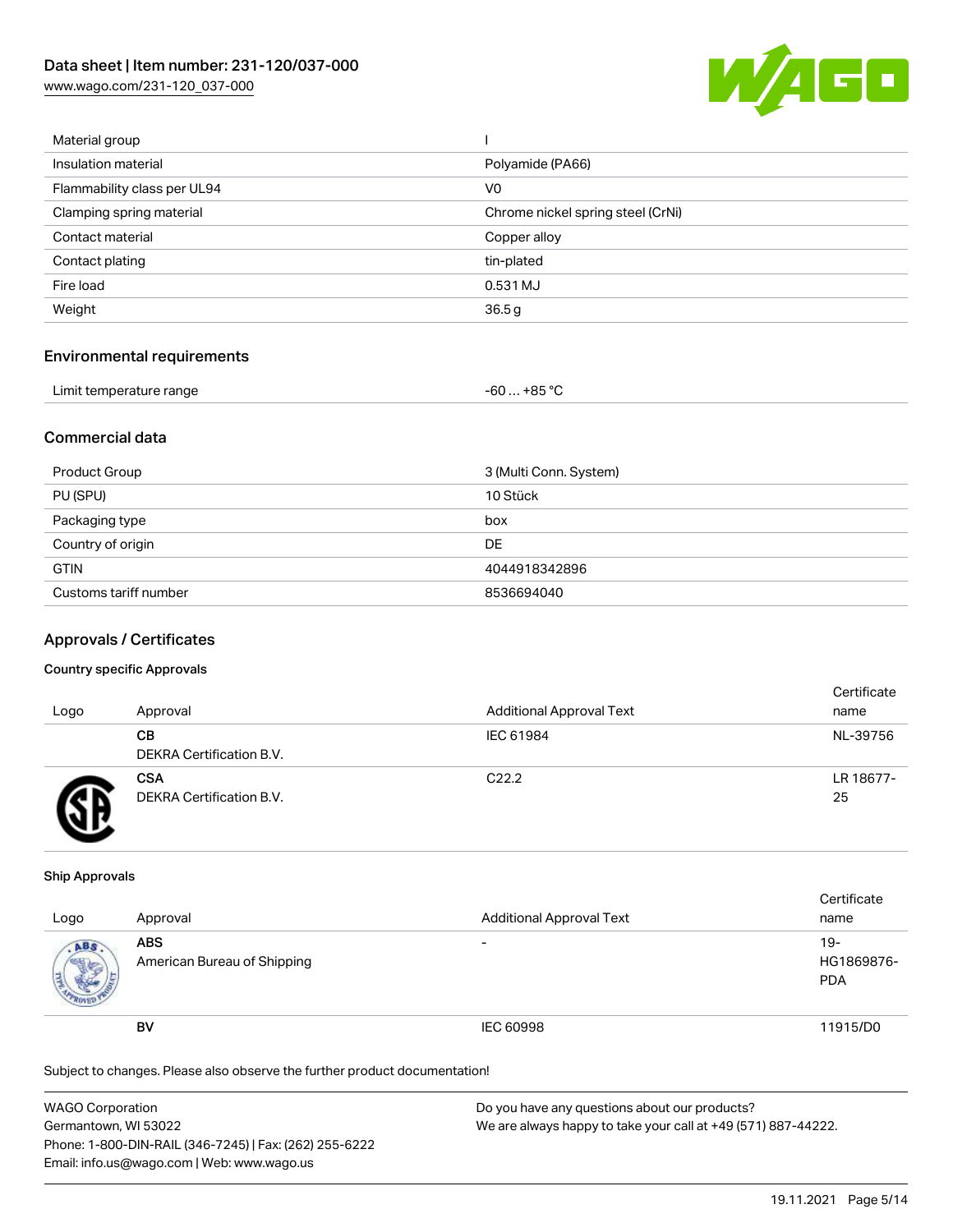



| <b>BUNEAU</b><br>VERITAS | Bureau Veritas S.A.                                     |                                 | <b>BV</b>   |
|--------------------------|---------------------------------------------------------|---------------------------------|-------------|
|                          | <b>DNV GL</b><br>Det Norske Veritas, Germanischer Lloyd | $\overline{\phantom{a}}$        | TAE000016Z  |
| <b>UL-Approvals</b>      |                                                         |                                 | Certificate |
| Logo                     | Approval                                                | <b>Additional Approval Text</b> | name        |
|                          | UL<br>Underwriters Laboratories Inc.                    | <b>UL 1059</b>                  | E45172      |
|                          | <b>UR</b><br>Underwriters Laboratories Inc.             | <b>UL 1977</b>                  | E45171      |

#### Counterpart **Color**

Email: info.us@wago.com | Web: www.wago.us

|                                                           | Item no.231-620<br>Male connector; 20-pole; Pin spacing 5 mm; gray                                                                                                                                                          |  | www.wago.com/231-620         |
|-----------------------------------------------------------|-----------------------------------------------------------------------------------------------------------------------------------------------------------------------------------------------------------------------------|--|------------------------------|
|                                                           | Item no.231-150/001-000<br>Male header; 20-pole; THT; 1.0 x 1.0 mm solder pin; straight; pin spacing 5 mm; gray                                                                                                             |  | www.wago.com/231-150/001-000 |
|                                                           | Item no.231-450/001-000<br>Male header; 20-pole; THT; 1.0 x 1.0 mm solder pin; angled; pin spacing 5 mm; gray                                                                                                               |  | www.wago.com/231-450/001-000 |
| <b>Optional accessories</b><br><b>Testing accessories</b> |                                                                                                                                                                                                                             |  |                              |
| Testing accessories                                       |                                                                                                                                                                                                                             |  |                              |
|                                                           | Item no.: 210-136<br>Test plug; 2 mm Ø; with 500 mm cable                                                                                                                                                                   |  | www.wago.com/210-136         |
|                                                           | Item no.: 231-661<br>Test plugs for female connectors; for 5 mm and 5.08 mm pin spacing; 2,50 mm <sup>2</sup> ; light gray                                                                                                  |  | www.wago.com/231-661         |
| <b>Ferrules</b>                                           |                                                                                                                                                                                                                             |  |                              |
|                                                           | Subject to changes. Please also observe the further product documentation!                                                                                                                                                  |  |                              |
|                                                           | <b>WAGO Corporation</b><br>Do you have any questions about our products?<br>Germantown, WI 53022<br>We are always happy to take your call at +49 (571) 887-44222.<br>Phone: 1-800-DIN-RAIL (346-7245)   Fax: (262) 255-6222 |  |                              |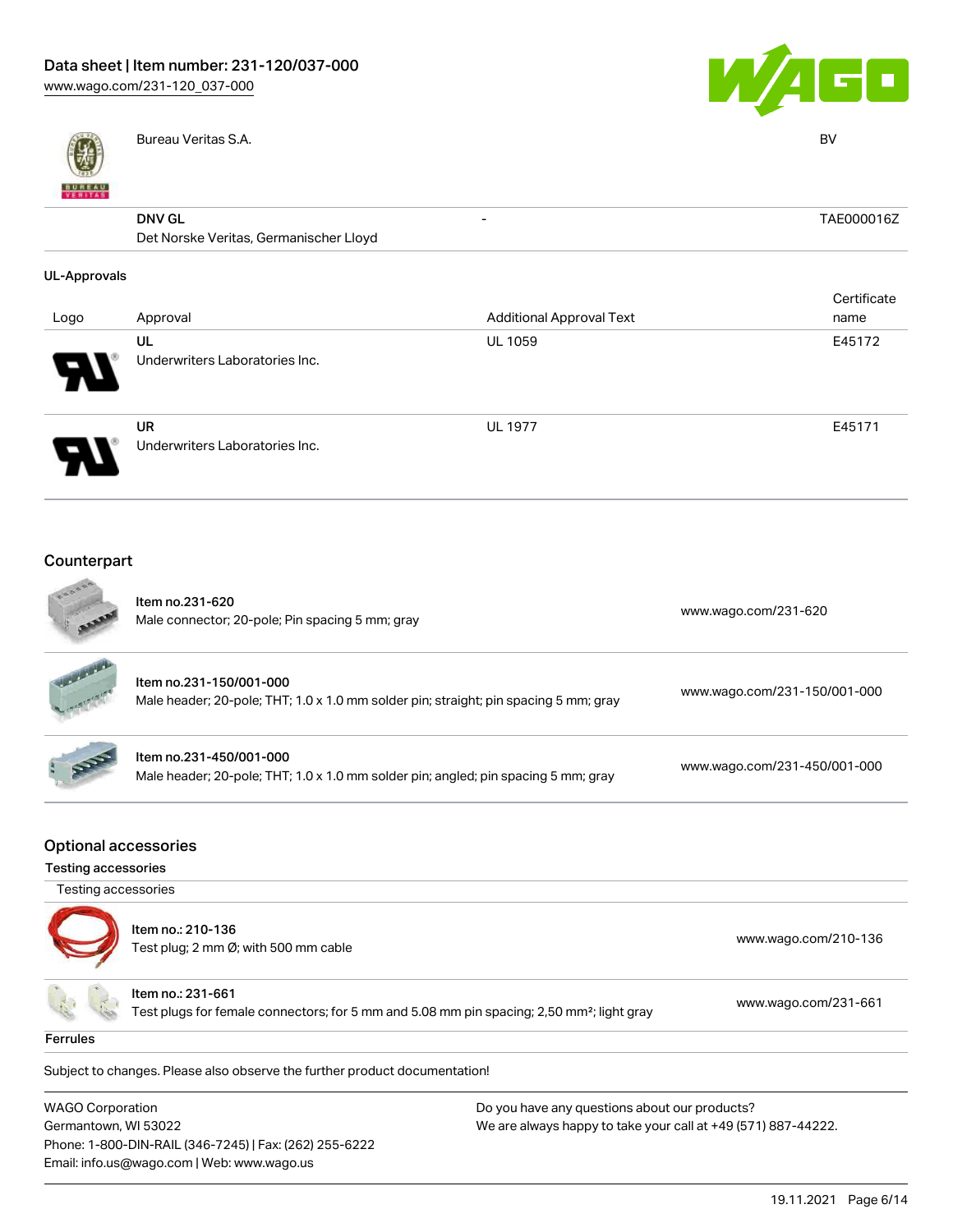## Data sheet | Item number: 231-120/037-000

[www.wago.com/231-120\\_037-000](http://www.wago.com/231-120_037-000)



| Item no.: 216-101                                                                                                                                                                  |                      |
|------------------------------------------------------------------------------------------------------------------------------------------------------------------------------------|----------------------|
| Ferrule; Sleeve for 0.5 mm <sup>2</sup> / AWG 22; uninsulated; electro-tin plated; silver-colored                                                                                  | www.wago.com/216-101 |
| Item no.: 216-104<br>Ferrule; Sleeve for 1.5 mm <sup>2</sup> / AWG 16; uninsulated; electro-tin plated; silver-colored                                                             | www.wago.com/216-104 |
| Item no.: 216-106<br>Ferrule; Sleeve for 2.5 mm <sup>2</sup> / AWG 14; uninsulated; electro-tin plated; silver-colored                                                             | www.wago.com/216-106 |
| Item no.: 216-102<br>Ferrule; Sleeve for 0.75 mm <sup>2</sup> / AWG 20; uninsulated; electro-tin plated; silver-colored                                                            | www.wago.com/216-102 |
| Item no.: 216-103<br>Ferrule; Sleeve for 1 mm <sup>2</sup> / AWG 18; uninsulated; electro-tin plated                                                                               | www.wago.com/216-103 |
| Item no.: 216-123<br>Ferrule; Sleeve for 1 mm <sup>2</sup> / AWG 18; uninsulated; electro-tin plated; silver-colored                                                               | www.wago.com/216-123 |
| Item no.: 216-122<br>Ferrule; Sleeve for 0.75 mm <sup>2</sup> / AWG 20; uninsulated; electro-tin plated; silver-colored                                                            | www.wago.com/216-122 |
| Item no.: 216-124<br>Ferrule; Sleeve for 1.5 mm <sup>2</sup> / AWG 16; uninsulated; electro-tin plated                                                                             | www.wago.com/216-124 |
| Item no.: 216-142<br>Ferrule; Sleeve for 0.75 mm <sup>2</sup> / 18 AWG; uninsulated; electro-tin plated; electrolytic copper; gastight<br>crimped; acc. to DIN 46228, Part 1/08.92 | www.wago.com/216-142 |
| Item no.: 216-132<br>Ferrule; Sleeve for 0.34 mm <sup>2</sup> / AWG 24; uninsulated; electro-tin plated                                                                            | www.wago.com/216-132 |
| Item no.: 216-121<br>Ferrule; Sleeve for 0.5 mm <sup>2</sup> / AWG 22; uninsulated; electro-tin plated; silver-colored                                                             | www.wago.com/216-121 |
| Item no.: 216-143<br>Ferrule; Sleeve for 1 mm <sup>2</sup> / AWG 18; uninsulated; electro-tin plated; electrolytic copper; gastight<br>crimped; acc. to DIN 46228, Part 1/08.92    | www.wago.com/216-143 |
| Item no.: 216-131<br>Ferrule; Sleeve for 0.25 mm <sup>2</sup> / AWG 24; uninsulated; electro-tin plated; silver-colored                                                            | www.wago.com/216-131 |
| Item no.: 216-141<br>Ferrule; Sleeve for 0.5 mm <sup>2</sup> / 20 AWG; uninsulated; electro-tin plated; electrolytic copper; gastight<br>crimped; acc. to DIN 46228, Part 1/08.92  | www.wago.com/216-141 |
| Item no.: 216-152<br>Ferrule; Sleeve for 0.34 mm <sup>2</sup> / AWG 24; uninsulated; electro-tin plated                                                                            | www.wago.com/216-152 |
| Item no.: 216-203<br>Ferrule; Sleeve for 1 mm <sup>2</sup> / AWG 18; insulated; electro-tin plated; red                                                                            | www.wago.com/216-203 |
| Item no.: 216-202                                                                                                                                                                  | www.wago.com/216-202 |
|                                                                                                                                                                                    |                      |

Subject to changes. Please also observe the further product documentation!

| <b>WAGO Corporation</b>                                | Do you have any questions about our products?                 |
|--------------------------------------------------------|---------------------------------------------------------------|
| Germantown, WI 53022                                   | We are always happy to take your call at +49 (571) 887-44222. |
| Phone: 1-800-DIN-RAIL (346-7245)   Fax: (262) 255-6222 |                                                               |
| Email: info.us@wago.com   Web: www.wago.us             |                                                               |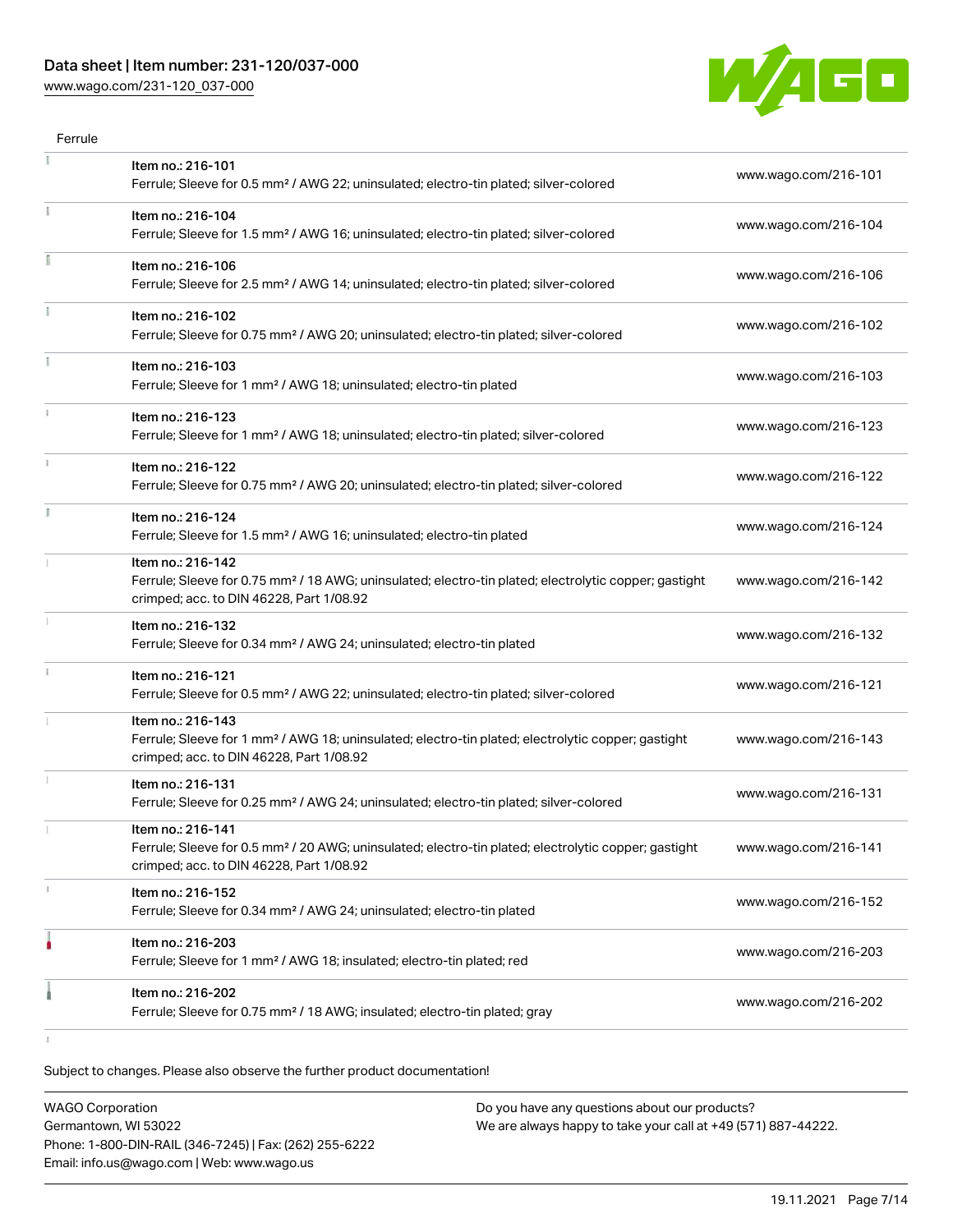[www.wago.com/231-120\\_037-000](http://www.wago.com/231-120_037-000)



|   | Item no.: 216-151<br>Ferrule; Sleeve for 0.25 mm <sup>2</sup> / AWG 24; uninsulated; electro-tin plated                                                                                                 | www.wago.com/216-151 |
|---|---------------------------------------------------------------------------------------------------------------------------------------------------------------------------------------------------------|----------------------|
| Â | Item no.: 216-204<br>Ferrule; Sleeve for 1.5 mm <sup>2</sup> / AWG 16; insulated; electro-tin plated; black                                                                                             | www.wago.com/216-204 |
|   | Item no.: 216-144<br>Ferrule; Sleeve for 1.5 mm <sup>2</sup> / AWG 16; uninsulated; electro-tin plated; electrolytic copper; gastight<br>crimped; acc. to DIN 46228, Part 1/08.92; silver-colored       | www.wago.com/216-144 |
|   | Item no.: 216-201<br>Ferrule; Sleeve for 0.5 mm <sup>2</sup> / 20 AWG; insulated; electro-tin plated; white                                                                                             | www.wago.com/216-201 |
|   | Item no.: 216-223<br>Ferrule; Sleeve for 1 mm <sup>2</sup> / AWG 18; insulated; electro-tin plated; red                                                                                                 | www.wago.com/216-223 |
|   | Item no.: 216-241<br>Ferrule; Sleeve for 0.5 mm <sup>2</sup> / 20 AWG; insulated; electro-tin plated; electrolytic copper; gastight<br>crimped; acc. to DIN 46228, Part 4/09.90; white                  | www.wago.com/216-241 |
|   | Item no.: 216-242<br>Ferrule; Sleeve for 0.75 mm <sup>2</sup> / 18 AWG; insulated; electro-tin plated; electrolytic copper; gastight<br>crimped; acc. to DIN 46228, Part 4/09.90; gray                  | www.wago.com/216-242 |
|   | Item no.: 216-222<br>Ferrule; Sleeve for 0.75 mm <sup>2</sup> / 18 AWG; insulated; electro-tin plated; gray                                                                                             | www.wago.com/216-222 |
|   | Item no.: 216-221<br>Ferrule; Sleeve for 0.5 mm <sup>2</sup> / 20 AWG; insulated; electro-tin plated; white                                                                                             | www.wago.com/216-221 |
| 1 | Item no.: 216-224<br>Ferrule; Sleeve for 1.5 mm <sup>2</sup> / AWG 16; insulated; electro-tin plated; black                                                                                             | www.wago.com/216-224 |
|   | Item no.: 216-243<br>Ferrule; Sleeve for 1 mm <sup>2</sup> / AWG 18; insulated; electro-tin plated; electrolytic copper; gastight crimped; www.wago.com/216-243<br>acc. to DIN 46228, Part 4/09.90; red |                      |
| 1 | Item no.: 216-244<br>Ferrule; Sleeve for 1.5 mm <sup>2</sup> / AWG 16; insulated; electro-tin plated; electrolytic copper; gastight<br>crimped; acc. to DIN 46228, Part 4/09.90; black                  | www.wago.com/216-244 |
| ٠ | Item no.: 216-263<br>Ferrule; Sleeve for 1 mm <sup>2</sup> / AWG 18; insulated; electro-tin plated; electrolytic copper; gastight crimped; www.wago.com/216-263<br>acc. to DIN 46228, Part 4/09.90; red |                      |
| 1 | Item no.: 216-264<br>Ferrule; Sleeve for 1.5 mm <sup>2</sup> / AWG 16; insulated; electro-tin plated; electrolytic copper; gastight<br>crimped; acc. to DIN 46228, Part 4/09.90; black                  | www.wago.com/216-264 |
| 1 | Item no.: 216-284<br>Ferrule; Sleeve for 1.5 mm <sup>2</sup> / AWG 16; insulated; electro-tin plated; electrolytic copper; gastight<br>crimped; acc. to DIN 46228, Part 4/09.90; black                  | www.wago.com/216-284 |
|   | Item no.: 216-262<br>Ferrule; Sleeve for 0.75 mm <sup>2</sup> / 18 AWG; insulated; electro-tin plated; electrolytic copper; gastight<br>crimped; acc. to DIN 46228, Part 4/09.90; gray                  | www.wago.com/216-262 |
|   | Item no.: 216-301<br>Ferrule; Sleeve for 0.25 mm <sup>2</sup> / AWG 24; insulated; electro-tin plated; yellow                                                                                           | www.wago.com/216-301 |
|   |                                                                                                                                                                                                         |                      |

Subject to changes. Please also observe the further product documentation!

WAGO Corporation Germantown, WI 53022 Phone: 1-800-DIN-RAIL (346-7245) | Fax: (262) 255-6222 Email: info.us@wago.com | Web: www.wago.us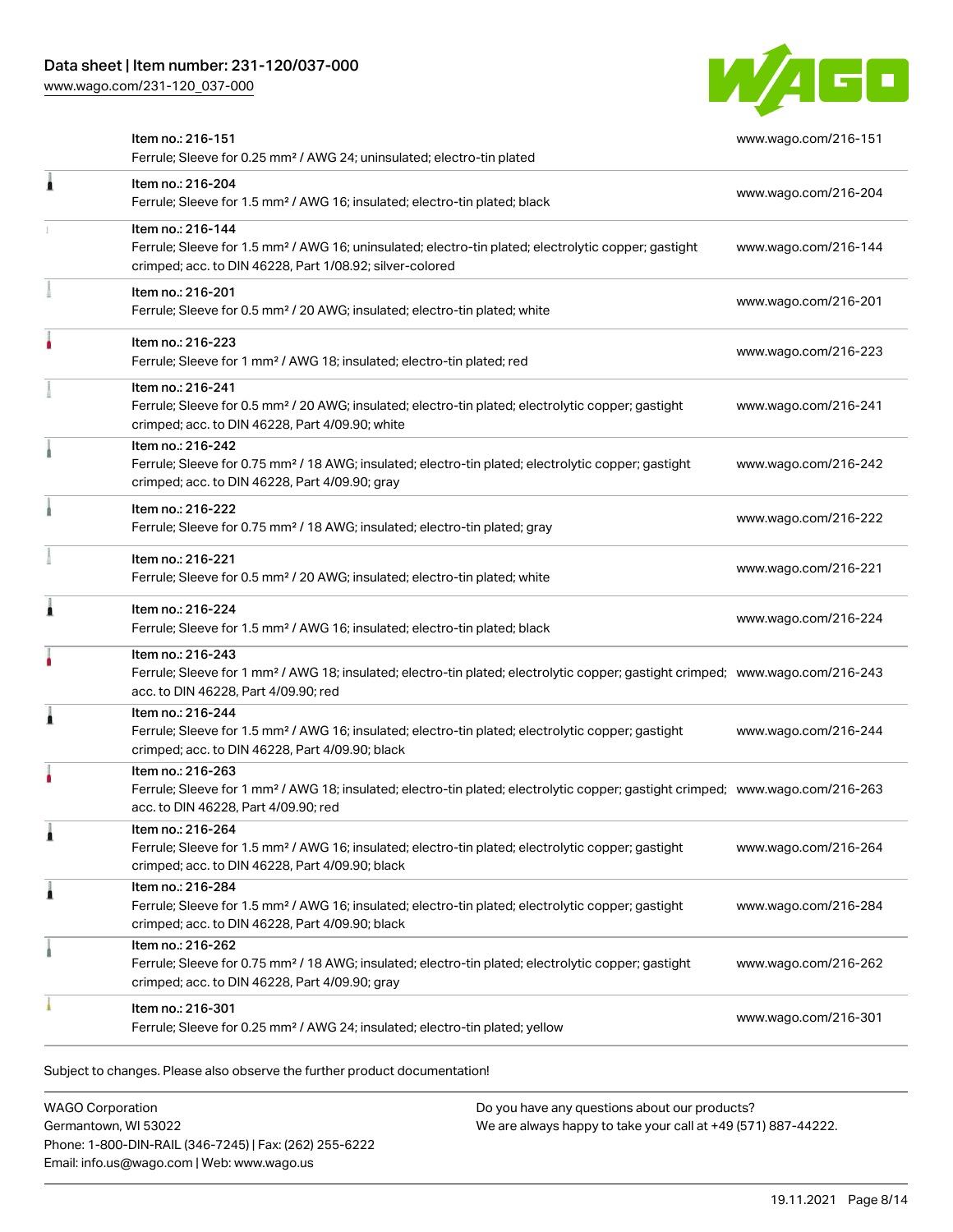## Data sheet | Item number: 231-120/037-000

[www.wago.com/231-120\\_037-000](http://www.wago.com/231-120_037-000)



|                     | Item no.: 216-321                                                                                                                                                                               | www.wago.com/216-321             |
|---------------------|-------------------------------------------------------------------------------------------------------------------------------------------------------------------------------------------------|----------------------------------|
|                     | Ferrule; Sleeve for 0.25 mm <sup>2</sup> / AWG 24; insulated; electro-tin plated; yellow                                                                                                        |                                  |
| J.                  | Item no.: 216-322<br>Ferrule; Sleeve for 0.34 mm <sup>2</sup> / 22 AWG; insulated; electro-tin plated; green                                                                                    | www.wago.com/216-322             |
| ä                   | Item no.: 216-302<br>Ferrule; Sleeve for 0.34 mm <sup>2</sup> / 22 AWG; insulated; electro-tin plated; green                                                                                    | www.wago.com/216-302             |
| Cover               |                                                                                                                                                                                                 |                                  |
| Cover               |                                                                                                                                                                                                 |                                  |
|                     | Item no.: 231-668<br>Lockout caps; for covering unused clamping units; gray                                                                                                                     | www.wago.com/231-668             |
| Insulations stops   |                                                                                                                                                                                                 |                                  |
| Insulation stop     |                                                                                                                                                                                                 |                                  |
|                     | Item no.: 231-672<br>Insulation stop; 0.75 - 1 mm <sup>2</sup> ; dark gray                                                                                                                      | www.wago.com/231-672             |
|                     | Item no.: 231-670<br>Insulation stop; 0.08-0.2 mm <sup>2</sup> / 0.2 mm <sup>2</sup> "s"; white                                                                                                 | www.wago.com/231-670             |
|                     | Item no.: 231-671<br>Insulation stop; 0.25 - 0.5 mm <sup>2</sup> ; light gray                                                                                                                   | www.wago.com/231-671             |
| Marking accessories |                                                                                                                                                                                                 |                                  |
| Marking strip       |                                                                                                                                                                                                 |                                  |
|                     | Item no.: 210-331/500-103<br>Marking strips; as a DIN A4 sheet; MARKED; 1-12 (300x); Height of marker strip: 2.3 mm/0.091 in; Strip<br>length 182 mm; Horizontal marking; Self-adhesive; white  | www.wago.com/210-331<br>/500-103 |
|                     | Item no.: 210-331/500-104<br>Marking strips; as a DIN A4 sheet; MARKED; 13-24 (300x); Height of marker strip: 2.3 mm/0.091 in; Strip<br>length 182 mm; Horizontal marking; Self-adhesive; white | www.wago.com/210-331<br>/500-104 |
|                     | Item no.: 210-332/500-202<br>Marking strips; as a DIN A4 sheet; MARKED; 1-16 (160x); Height of marker strip: 3 mm; Strip length 182<br>mm; Horizontal marking; Self-adhesive; white             | www.wago.com/210-332<br>/500-202 |
|                     | Item no.: 210-332/500-206<br>Marking strips; as a DIN A4 sheet; MARKED; 33-48 (160x); Height of marker strip: 3 mm; Strip length<br>182 mm; Horizontal marking; Self-adhesive; white            | www.wago.com/210-332<br>/500-206 |
|                     | Item no.: 210-332/500-205<br>Marking strips; as a DIN A4 sheet; MARKED; 1-32 (80x); Height of marker strip: 3 mm; Strip length 182<br>mm; Horizontal marking; Self-adhesive; white              | www.wago.com/210-332<br>/500-205 |

Subject to changes. Please also observe the further product documentation!

WAGO Corporation Germantown, WI 53022 Phone: 1-800-DIN-RAIL (346-7245) | Fax: (262) 255-6222 Email: info.us@wago.com | Web: www.wago.us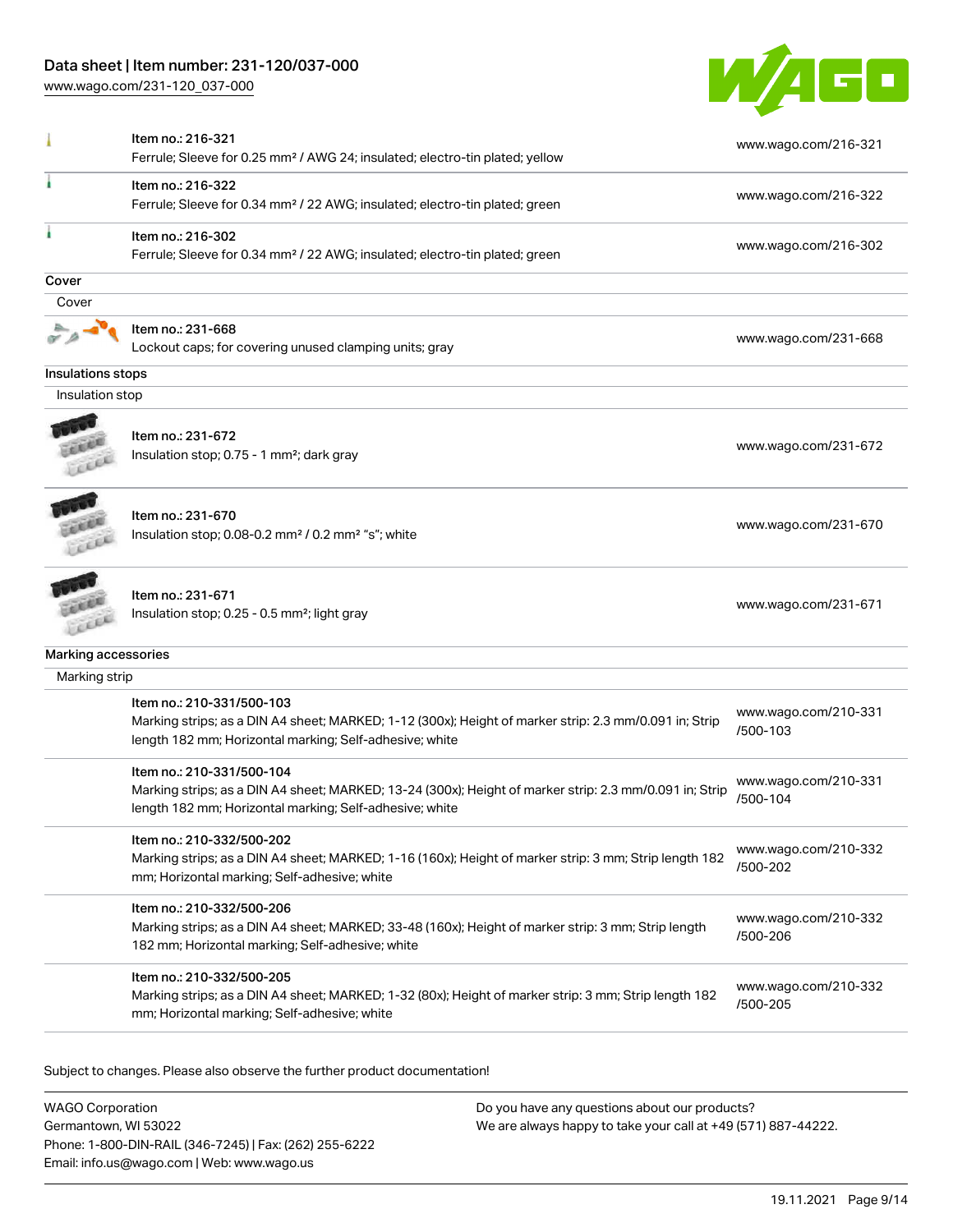

[www.wago.com/210-332](http://www.wago.com/210-332/500-204)

[/500-204](http://www.wago.com/210-332/500-204)

#### Item no.: 210-332/500-204

Marking strips; as a DIN A4 sheet; MARKED; 17-32 (160x); Height of marker strip: 3 mm; Strip length 182 mm; Horizontal marking; Self-adhesive; white

| Jumpers        |                                                                                                                 |                      |
|----------------|-----------------------------------------------------------------------------------------------------------------|----------------------|
| Jumper         |                                                                                                                 |                      |
|                | Item no.: 231-905<br>Jumper; for conductor entry; 5-way; insulated; gray                                        | www.wago.com/231-905 |
|                | Item no.: 231-903<br>Jumper; for conductor entry; 3-way; insulated; gray                                        | www.wago.com/231-903 |
|                | Item no.: 231-907<br>Jumper; for conductor entry; 7-way; insulated; gray                                        | www.wago.com/231-907 |
|                | Item no.: 231-910<br>Jumper; for conductor entry; 10-way; insulated; gray                                       | www.wago.com/231-910 |
|                | Item no.: 231-902<br>Jumper; for conductor entry; 2-way; insulated; gray                                        | www.wago.com/231-902 |
| Tools          |                                                                                                                 |                      |
| Operating tool |                                                                                                                 |                      |
|                | Item no.: 209-130<br>Operating tool; suitable for 264, 280 and 281 Series; 1-way; of insulating material; white | www.wago.com/209-130 |
|                | Item no.: 209-132<br>Operating tool; for connecting comb-style jumper bar; 2-way; of insulating material        | www.wago.com/209-132 |
|                | Item no.: 231-159<br>Operating tool; natural                                                                    | www.wago.com/231-159 |
|                | Item no.: 231-231<br>Combination operating tool; red                                                            | www.wago.com/231-231 |
|                | Item no.: 231-131<br>Operating tool; made of insulating material; 1-way; loose; white                           | www.wago.com/231-131 |
|                | Item no.: 231-291<br>Operating tool; made of insulating material; 1-way; loose; red                             | www.wago.com/231-291 |
|                | Item no.: 280-432<br>Operating tool; made of insulating material; 2-way; white                                  | www.wago.com/280-432 |
|                | Item no.: 280-434<br>Operating tool; made of insulating material; 4-way                                         | www.wago.com/280-434 |
|                | Item no.: 280-437<br>Operating tool; made of insulating material; 7-way                                         | www.wago.com/280-437 |
|                |                                                                                                                 |                      |

Subject to changes. Please also observe the further product documentation!

WAGO Corporation Germantown, WI 53022 Phone: 1-800-DIN-RAIL (346-7245) | Fax: (262) 255-6222 Email: info.us@wago.com | Web: www.wago.us Do you have any questions about our products? We are always happy to take your call at +49 (571) 887-44222.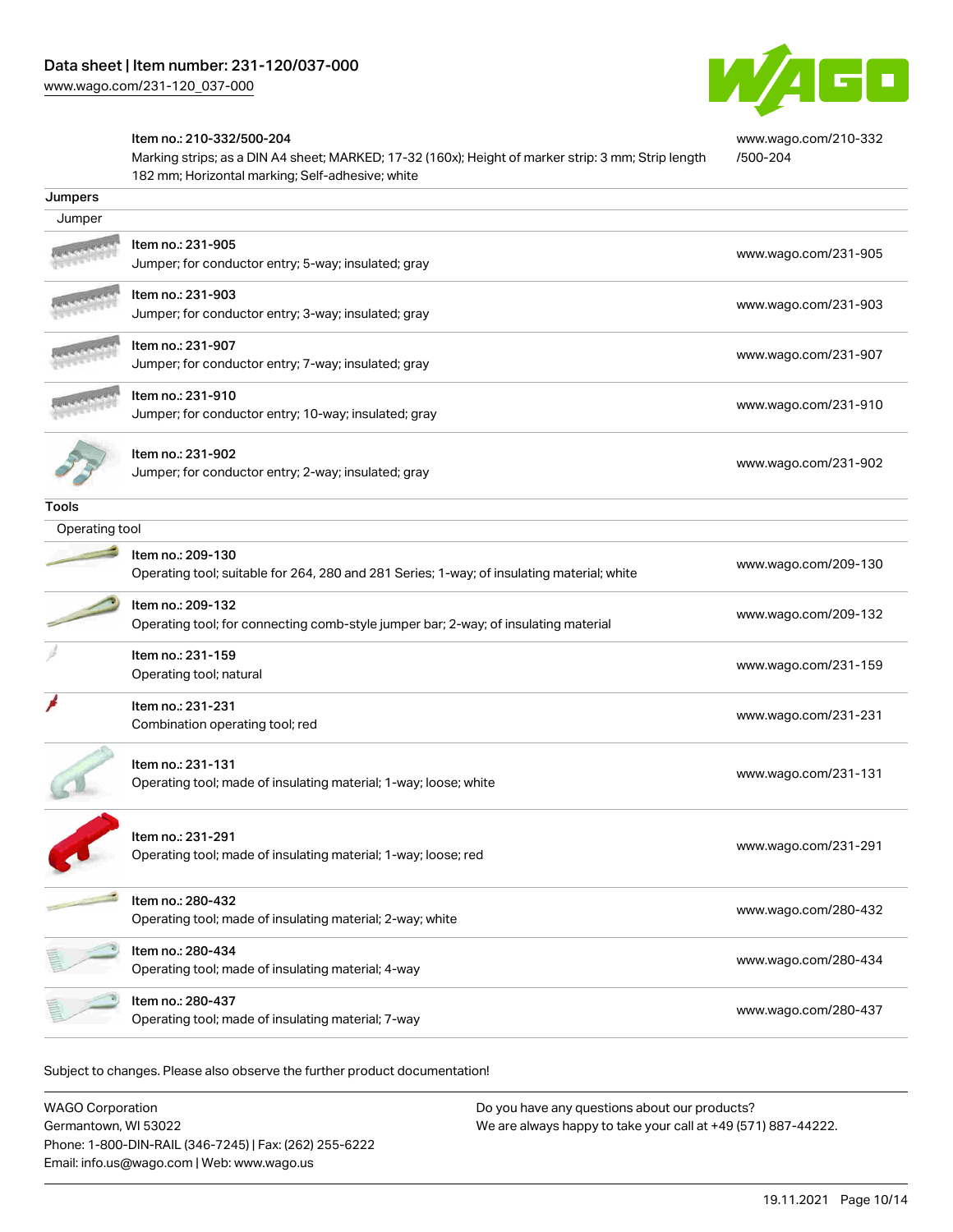# Data sheet | Item number: 231-120/037-000

[www.wago.com/231-120\\_037-000](http://www.wago.com/231-120_037-000)



|                                          | Item no.: 280-440<br>Operating tool; made of insulating material; 10-way      |            |               | www.wago.com/280-440 |  |
|------------------------------------------|-------------------------------------------------------------------------------|------------|---------------|----------------------|--|
|                                          | Item no.: 280-435<br>Operating tool; made of insulating material; 5-way; gray |            |               | www.wago.com/280-435 |  |
|                                          | Item no.: 280-436<br>Operating tool; made of insulating material; 6-way       |            |               | www.wago.com/280-436 |  |
|                                          | Item no.: 280-438<br>Operating tool; made of insulating material; 8-way       |            |               | www.wago.com/280-438 |  |
|                                          | Item no.: 280-433<br>Operating tool; made of insulating material; 3-way       |            |               | www.wago.com/280-433 |  |
| <b>Downloads</b><br><b>Documentation</b> |                                                                               |            |               |                      |  |
| <b>Additional Information</b>            |                                                                               |            |               |                      |  |
| Technical explanations                   |                                                                               | 2019 Apr 3 | pdf<br>2.0 MB | Download             |  |

#### CAD files

#### CAD data

| 2D/3D Models 231-120/037-000      |     | Download |
|-----------------------------------|-----|----------|
| <b>CAE data</b>                   |     |          |
| EPLAN Data Portal 231-120/037-000 | URL | Download |
| ZUKEN Portal 231-120/037-000      | URL | Download |
| EPLAN Data Portal 231-120/037-000 | URL | Download |

#### Environmental Product Compliance

#### Compliance Search

| Environmental Product Compliance 231-120/037-000                                                         | URL | Download |
|----------------------------------------------------------------------------------------------------------|-----|----------|
| 1-conductor female connector; CAGE CLAMP <sup>®</sup> ; 2.5 mm <sup>2</sup> ; Pin spacing 5 mm; 20-pole; |     |          |
| Lateral locking levers; 2,50 mm <sup>2</sup> ; gray                                                      |     |          |

Subject to changes. Please also observe the further product documentation!

WAGO Corporation Germantown, WI 53022 Phone: 1-800-DIN-RAIL (346-7245) | Fax: (262) 255-6222 Email: info.us@wago.com | Web: www.wago.us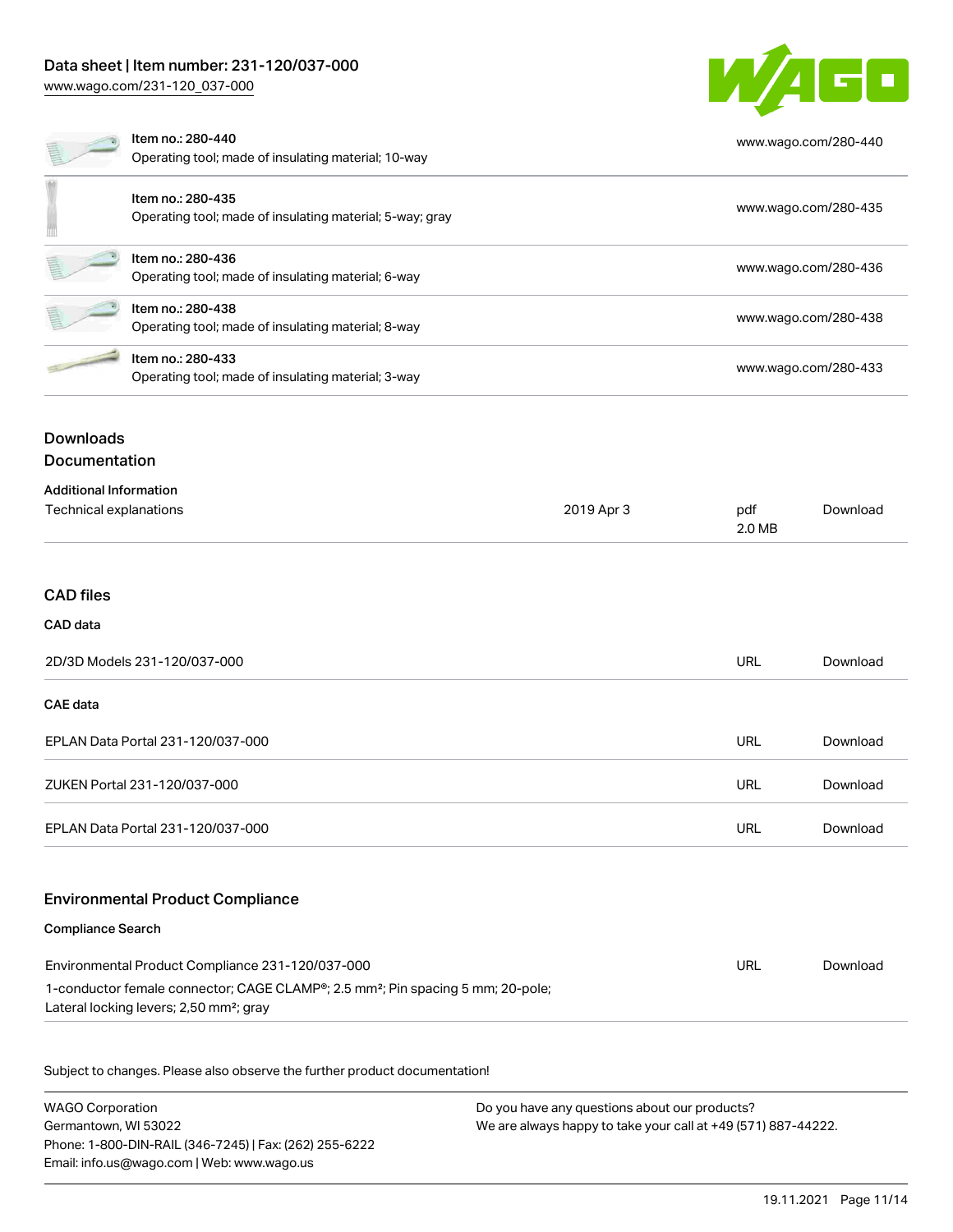

## Installation Notes



Inserting a conductor via 3.5 mm screwdriver – CAGE CLAMP® actuation parallel to conductor entry.



Inserting a conductor via 3.5 mm screwdriver – CAGE CLAMP® actuation perpendicular to conductor entry.



Inserting a conductor into CAGE CLAMP® unit via operating lever (231-291).



Inserting a conductor via operating tool.



Coding a female connector by removing coding finger(s).

Subject to changes. Please also observe the further product documentation!

WAGO Corporation Germantown, WI 53022 Phone: 1-800-DIN-RAIL (346-7245) | Fax: (262) 255-6222 Email: info.us@wago.com | Web: www.wago.us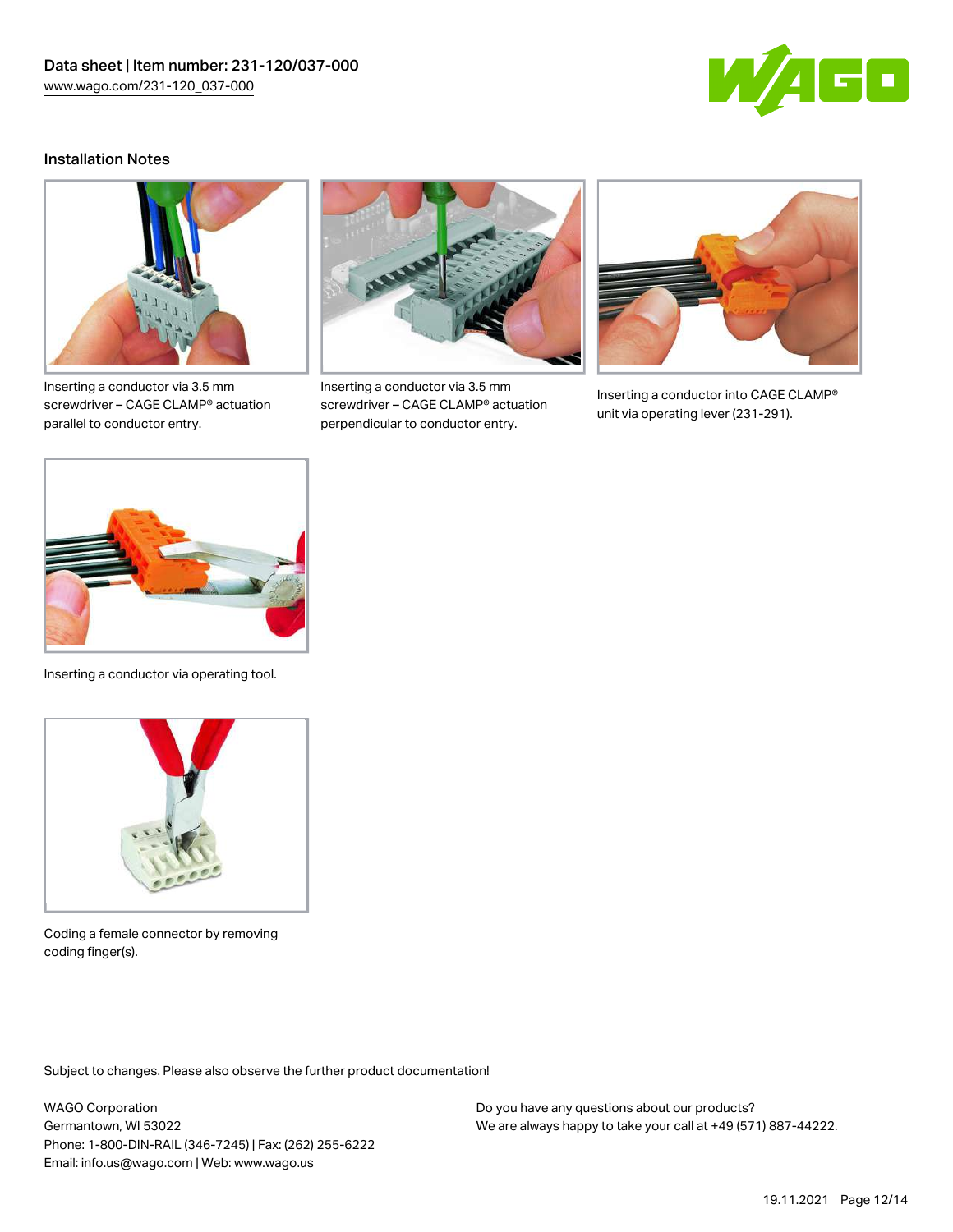



Testing – female connector with CAGE CLAMP®

Integrated test ports for testing perpendicular to conductor entry via 2 or 2.3 mm Ø test plug

Installation



Male connector with strain relief plate



Strain relief housing shown with a male connector equipped with CAGE CLAMP®



Labeling via direct marking or self-adhesive strips.

Subject to changes. Please also observe the further product documentation! Product family

WAGO Corporation Germantown, WI 53022 Phone: 1-800-DIN-RAIL (346-7245) | Fax: (262) 255-6222 Email: info.us@wago.com | Web: www.wago.us